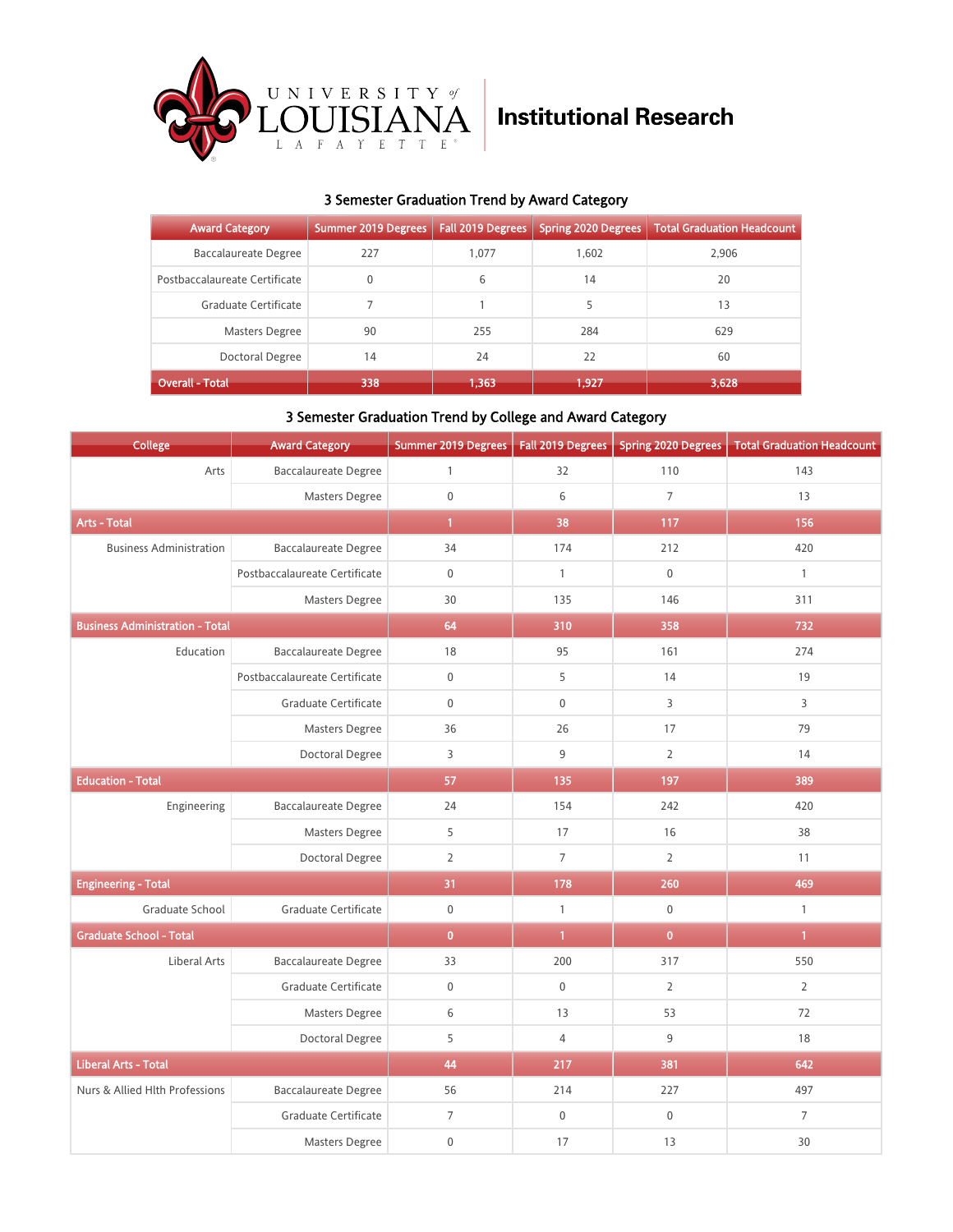

# **Institutional Research**

## 3 Semester Graduation Trend by Award Category

### 3 Semester Graduation Trend by College and Award Category

| College                                           | <b>Award Category</b>       | Summer 2019 Degrees | <b>Fall 2019 Degrees</b> | <b>Spring 2020 Degrees</b> | <b>Total Graduation Headcount</b> |
|---------------------------------------------------|-----------------------------|---------------------|--------------------------|----------------------------|-----------------------------------|
| Nurs & Allied Hlth Professions                    | Doctoral Degree             | 0                   |                          | 3                          | 4                                 |
| <b>Nurs &amp; Allied Hith Professions - Total</b> |                             | 63                  | 232                      | 243                        | 538                               |
| Sciences                                          | <b>Baccalaureate Degree</b> | 16                  | 88                       | 173                        | 277                               |
|                                                   | <b>Masters Degree</b>       | 13                  | 41                       | 32                         | 86                                |
|                                                   | Doctoral Degree             | 4                   | 3                        | 6                          | 13                                |
| <b>Sciences - Total</b>                           |                             | 33                  | 132                      | 211                        | 376                               |
| <b>University College</b>                         | <b>Baccalaureate Degree</b> | 45                  | 120                      | 160                        | 325                               |
| <b>University College - Total</b>                 |                             | 45                  | 120                      | 160                        | 325                               |
| <b>Overall - Total</b>                            |                             | 338                 | 1,363                    | 1,927                      | 3,628                             |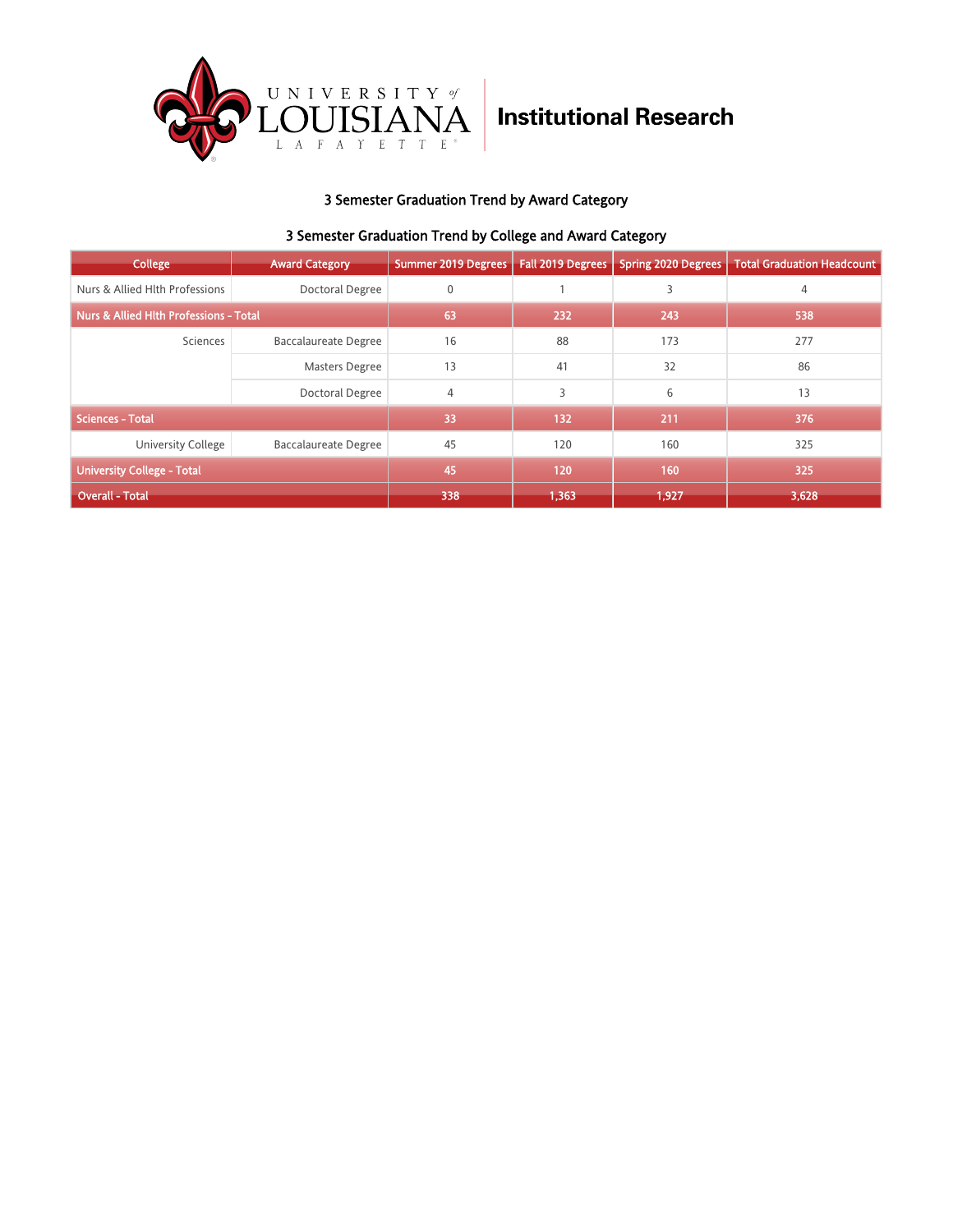

| College      | <b>Department</b>                | Program<br>_                    | <b>First Concentration</b>    | Summer 2019<br><b>Degrees</b> | <b>Fall 2019</b><br><b>Degrees</b> | Spring 2020<br><b>Degrees</b> | Total<br><b>Degrees</b> |
|--------------|----------------------------------|---------------------------------|-------------------------------|-------------------------------|------------------------------------|-------------------------------|-------------------------|
| Arts         | Architecture                     | Architectural Studies - BS_ARCS |                               | $\mathbf{1}$                  | $\overline{2}$                     | 25                            | 28                      |
|              |                                  | Architecture - MARC_ARCH        |                               | $\mathsf{O}\xspace$           | 6                                  | 4                             | 10                      |
|              | Architecture - Total             |                                 |                               | $\mathbf{1}$                  | $\bf{8}$                           | 29                            | 38                      |
|              | <b>Industrial Design</b>         | Industrial Design - BOID_INDN   |                               | $\boldsymbol{0}$              | $\overline{2}$                     | 13                            | 15                      |
|              | <b>Industrial Design - Total</b> |                                 |                               | $\mathbf 0$                   | $\overline{2}$                     | 13                            | 15                      |
|              | Interior Design                  | Interior Design - BID_INDS      |                               | $\boldsymbol{0}$              | $\mathbf{1}$                       | $\overline{7}$                | 8                       |
|              | <b>Interior Design - Total</b>   |                                 |                               | $\bullet$                     | $\mathbf{1}$                       | $\mathbf{7}$                  | $\overline{\mathbf{8}}$ |
|              | Music                            | Music - BA_MUSC                 | Music Business                | $\boldsymbol{0}$              | 5                                  | 9                             | 14                      |
|              |                                  | Music - BM_MUS                  | Music Media                   | $\boldsymbol{0}$              | $\mathbf{1}$                       | 7                             | 8                       |
|              |                                  |                                 | Performance                   | $\mathbf 0$                   | $\overline{2}$                     | 4                             | 6                       |
|              |                                  | <b>BM_MUS-Total</b>             |                               | $\overline{\mathbf{0}}$       | $\overline{\mathbf{3}}$            | 11                            | 14                      |
|              |                                  | Music - MM_MUS                  |                               | $\boldsymbol{0}$              | $\boldsymbol{0}$                   | 3                             | 3                       |
|              | <b>Music - Total</b>             |                                 | $\mathbf{0}$                  | $\overline{\mathbf{8}}$       | 23                                 | 31                            |                         |
|              | Performing Arts                  | Performing Arts - BFA_PFAR      | Acting                        | $\boldsymbol{0}$              | $\boldsymbol{0}$                   | $\overline{2}$                | $\overline{2}$          |
|              |                                  |                                 | Dance                         | $\boldsymbol{0}$              | $\mathbf{1}$                       | 6                             | $\overline{7}$          |
|              |                                  |                                 | Design/Technology             | $\mathbf 0$                   | $\mathbf{1}$                       | $\mathbf 0$                   | $\mathbf{1}$            |
|              |                                  |                                 | Theatre                       | $\mathbf 0$                   | $\mathbf{1}$                       | $\overline{2}$                | 3                       |
|              |                                  | <b>BFA_PFAR - Total</b>         |                               | $\mathbf{0}$                  | $\overline{\mathbf{3}}$            | 10                            | 13                      |
|              | <b>Performing Arts - Total</b>   |                                 |                               | $\overline{0}$                | $\overline{\mathbf{3}}$            | 10                            | $13$                    |
|              | Visual Arts                      | Visual Arts - BFA_VIAR          | Computer Art and<br>Animation | $\boldsymbol{0}$              | 8                                  | 8                             | 16                      |
|              |                                  |                                 | Graphic Design                | $\mathsf{O}\xspace$           | $\boldsymbol{0}$                   | $17\,$                        | 17                      |
|              |                                  |                                 | Metalwork and<br>Jewelry      | $\mathbf 0$                   | $\overline{2}$                     | $\mathbb O$                   | $\overline{2}$          |
|              |                                  |                                 | New Media and<br>Digital Art  | $\boldsymbol{0}$              | $\mathbf{1}$                       | $\overline{2}$                | 3                       |
|              |                                  |                                 | Photography                   | $\overline{0}$                | $\mathbf{1}$                       | $\mathbf{1}$                  | $\overline{2}$          |
|              |                                  |                                 | Painting                      | $\mathsf{O}\xspace$           | 4                                  | $\mathbf{1}$                  | 5                       |
|              |                                  |                                 | Printmaking                   | $\mathsf{O}\xspace$           | $\mathsf 0$                        | $\mathsf{3}$                  | $\mathsf{3}$            |
|              |                                  |                                 | Sculpture                     | $\mathbf 0$                   | $\boldsymbol{0}$                   | $\overline{2}$                | $\mathbf 2$             |
|              |                                  |                                 |                               | $\mathsf{O}\xspace$           | $\boldsymbol{0}$                   | $\mathbf{1}$                  | $\mathbf{1}$            |
|              |                                  | <b>BFA_VIAR - Total</b>         |                               | $\overline{\mathbf{0}}$       | 16                                 | 35                            | 51                      |
|              | <b>Visual Arts - Total</b>       |                                 |                               | $\overline{\mathbf{0}}$       | 16                                 | 35                            | 51                      |
| Arts - Total |                                  |                                 |                               | $\mathbf{1}$                  | 38                                 | 117                           | 156                     |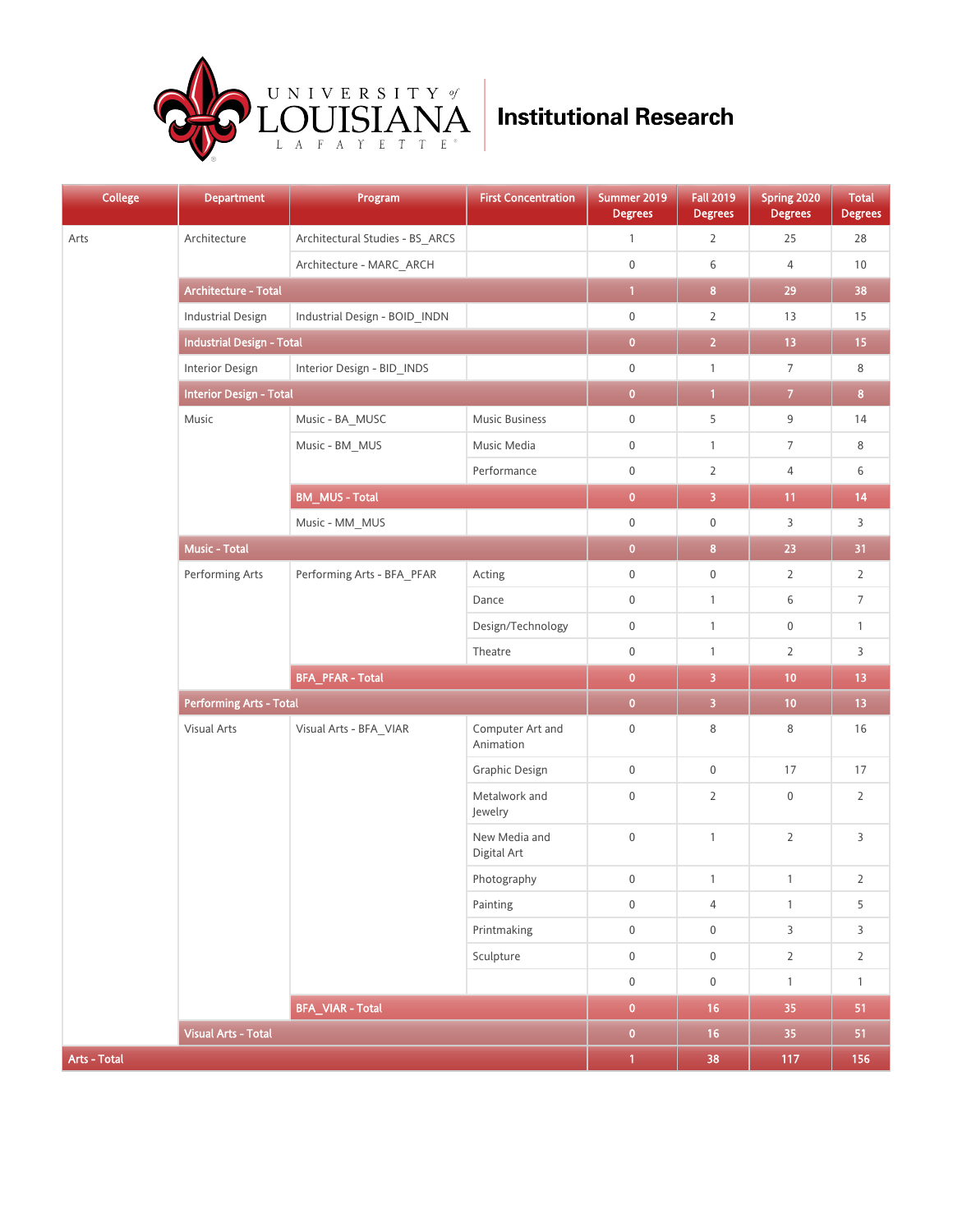

| <b>College</b>  | <b>Department</b>                      | <b>Program</b>                             | <b>First Concentration</b>        | Summer 2019<br><b>Degrees</b> | <b>Fall 2019</b><br><b>Degrees</b> | Spring 2020<br><b>Degrees</b> | <b>Total</b><br><b>Degrees</b> |
|-----------------|----------------------------------------|--------------------------------------------|-----------------------------------|-------------------------------|------------------------------------|-------------------------------|--------------------------------|
| <b>Business</b> | Accounting                             | Accounting - BSBA_ACCT                     |                                   | $\mathbf{1}$                  | 30                                 | 50                            | 81                             |
| Administration  |                                        | Accounting - MS ACCT                       |                                   | $\overline{2}$                | 6                                  | $\overline{2}$                | 10                             |
|                 |                                        | Accounting - PBC CACC                      |                                   | $\mathsf{O}\xspace$           | $\mathbf{1}$                       | $\mathsf{0}$                  | $\mathbf{1}$                   |
|                 | <b>Accounting - Total</b>              |                                            |                                   | $\overline{\mathbf{3}}$       | 37                                 | 52                            | 92                             |
|                 | <b>Business</b><br>Administration      | Health Care Administration -<br>MBA HCA    |                                   | $\mathbf{1}$                  | 6                                  | 6                             | 13                             |
|                 |                                        | Health Care Administration -<br>MBA_HCAO   |                                   | $\mathsf{O}\xspace$           | 5                                  | 10                            | 15                             |
|                 |                                        | Business Administration -<br>MBA_MBA       | <b>Business</b><br>Administration | $\mathbf{1}$                  | 34                                 | 20                            | 55                             |
|                 |                                        |                                            | Entrepreneurship                  | $\mathsf{O}\xspace$           | $\mathbf{1}$                       | 3                             | 4                              |
|                 |                                        |                                            | Finance                           | $\boldsymbol{0}$              | $\mathbf{1}$                       | 6                             | $\overline{7}$                 |
|                 |                                        |                                            | Global Management                 | $\mathbf 0$                   | $\mathbf 0$                        | 3                             | 3                              |
|                 |                                        |                                            | Human Resource<br>Management      | $\boldsymbol{0}$              | $\mathbf{1}$                       | $\mathbf{1}$                  | $\overline{2}$                 |
|                 |                                        |                                            | Project Management                | $\mathbf 0$                   | $\mathbf{1}$                       | $\mathbf{1}$                  | $\overline{2}$                 |
|                 |                                        |                                            | Sales Leadership                  | $\mathsf{O}\xspace$           | $\overline{2}$                     | $\mathsf{0}$                  | $\overline{2}$                 |
|                 |                                        |                                            |                                   | $\boldsymbol{0}$              | $\overline{7}$                     | $\overline{2}$                | 9                              |
|                 |                                        | MBA_MBA - Total                            |                                   | $\overline{1}$                | 47                                 | 36                            | 84                             |
|                 |                                        | Business Administration -<br>MBA_MBAO      | <b>Business</b><br>Administration | 10                            | 27                                 | 36                            | 73                             |
|                 |                                        |                                            | Entrepreneurship                  | $\mathbf{1}$                  | 4                                  | $\overline{7}$                | 12                             |
|                 |                                        |                                            | Finance                           | 3                             | 13                                 | 10                            | 26                             |
|                 |                                        |                                            | Global Management                 | $\boldsymbol{0}$              | 3                                  | $\mathbf{1}$                  | 4                              |
|                 |                                        |                                            | Hospitality<br>Management         | $\boldsymbol{0}$              | $\mathbf{1}$                       | $\mathbf{1}$                  | $\overline{2}$                 |
|                 |                                        |                                            | Human Resource<br>Management      | 6                             | 10                                 | 14                            | 30                             |
|                 |                                        |                                            | Project Management                | 6                             | 11                                 | 15                            | 32                             |
|                 |                                        |                                            | Sales Leadership                  | $\mathbf 0$                   | $\mathbf{1}$                       | 8                             | $9\,$                          |
|                 |                                        |                                            |                                   | $\mathbf 0$                   | $\mathbf{1}$                       | $\mathbf 0$                   | $\mathbf{1}$                   |
|                 |                                        | MBA_MBAO - Total                           |                                   | 26                            | 71                                 | 92                            | 189                            |
|                 | <b>Business Administration - Total</b> |                                            |                                   | 28                            | 129                                | 144                           | 301                            |
|                 | Economics &<br>Finance                 | Economics - BSBA_ECON                      |                                   | $\mathbf{1}$                  | 6                                  | 6                             | 13                             |
|                 |                                        | Finance - BSBA FNAN                        |                                   | $7\overline{ }$               | 37                                 | 35                            | 79                             |
|                 |                                        | Insurance & Risk Management -<br>BSBA_INSR |                                   | $\mathbf{1}$                  | $\overline{2}$                     | 6                             | $9\,$                          |
|                 | <b>Economics &amp; Finance - Total</b> |                                            |                                   | 9 <sup>°</sup>                | 45                                 | 47                            | 101                            |
|                 | Management                             | Management - BSBA MGMO                     |                                   | $\mathbf 0$                   | $\mathbf{1}$                       | 4                             | 5                              |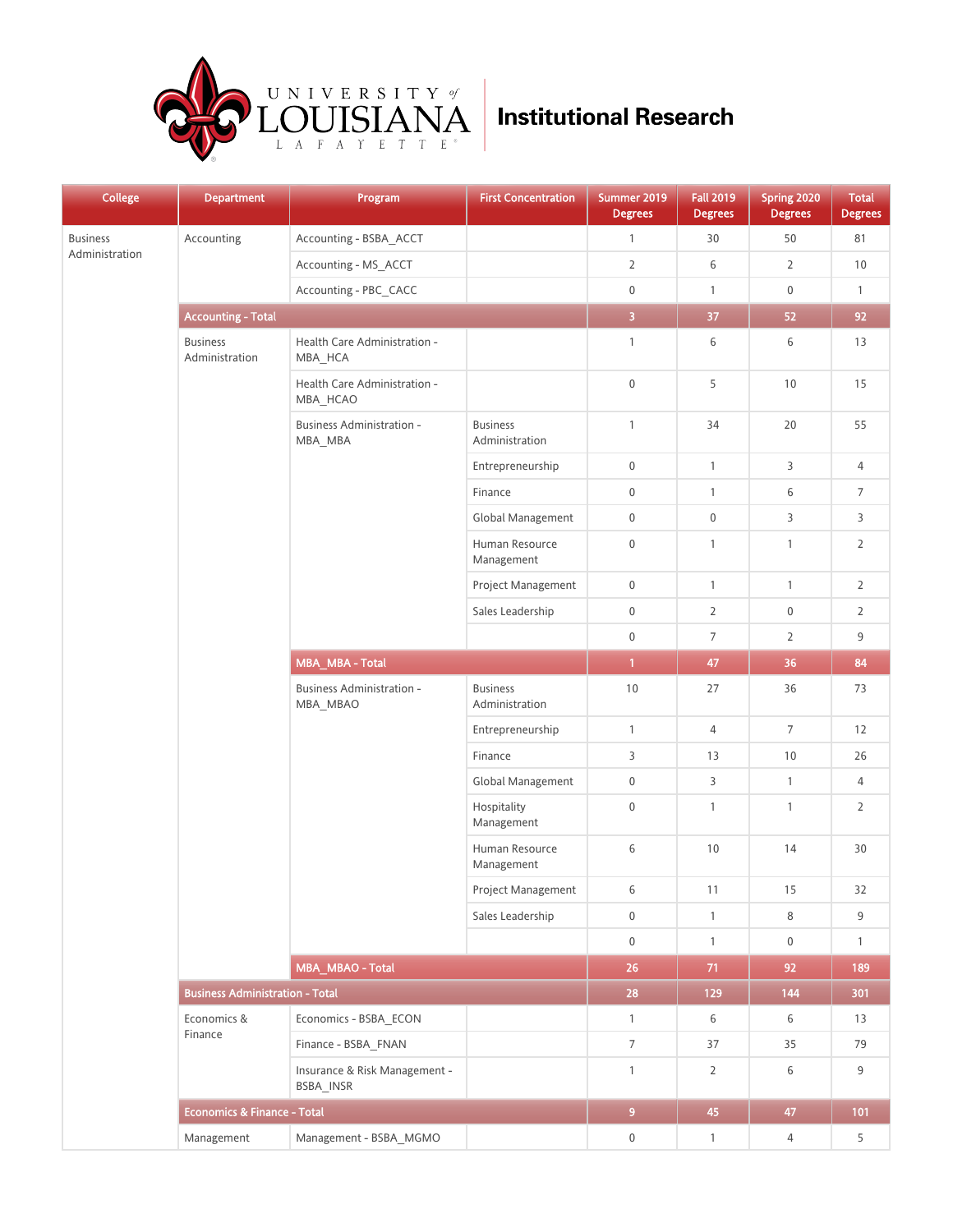

| <b>College</b>                         | <b>Department</b>                          | Program                                             | <b>First Concentration</b> | Summer 2019<br><b>Degrees</b> | <b>Fall 2019</b><br><b>Degrees</b> | Spring 2020<br><b>Degrees</b> | <b>Total</b><br><b>Degrees</b> |
|----------------------------------------|--------------------------------------------|-----------------------------------------------------|----------------------------|-------------------------------|------------------------------------|-------------------------------|--------------------------------|
| <b>Business</b>                        | Management                                 | Management - BSBA MGMT                              |                            | 15                            | 57                                 | 64                            | 136                            |
| Administration                         |                                            | Professional Land/Resource Mgt<br>- BSBA PLRM       |                            | $\mathbf 0$                   | 5                                  | $\overline{2}$                | $\overline{7}$                 |
|                                        | <b>Management - Total</b>                  |                                                     |                            | 15                            | 63                                 | 70                            | 148                            |
|                                        | Marketing &<br>Hospitality                 | <b>Hospitality Management -</b><br><b>BSBA HMGT</b> |                            |                               | 6                                  | 5                             | 12                             |
|                                        |                                            | Marketing - BSBA MKTG                               |                            | 8                             | 30                                 | 40                            | 78                             |
|                                        | <b>Marketing &amp; Hospitality - Total</b> |                                                     |                            | $\overline{9}$                | 36                                 | 45                            | 90                             |
| <b>Business Administration - Total</b> |                                            |                                                     |                            | 64                            | 310                                | 358                           | 732                            |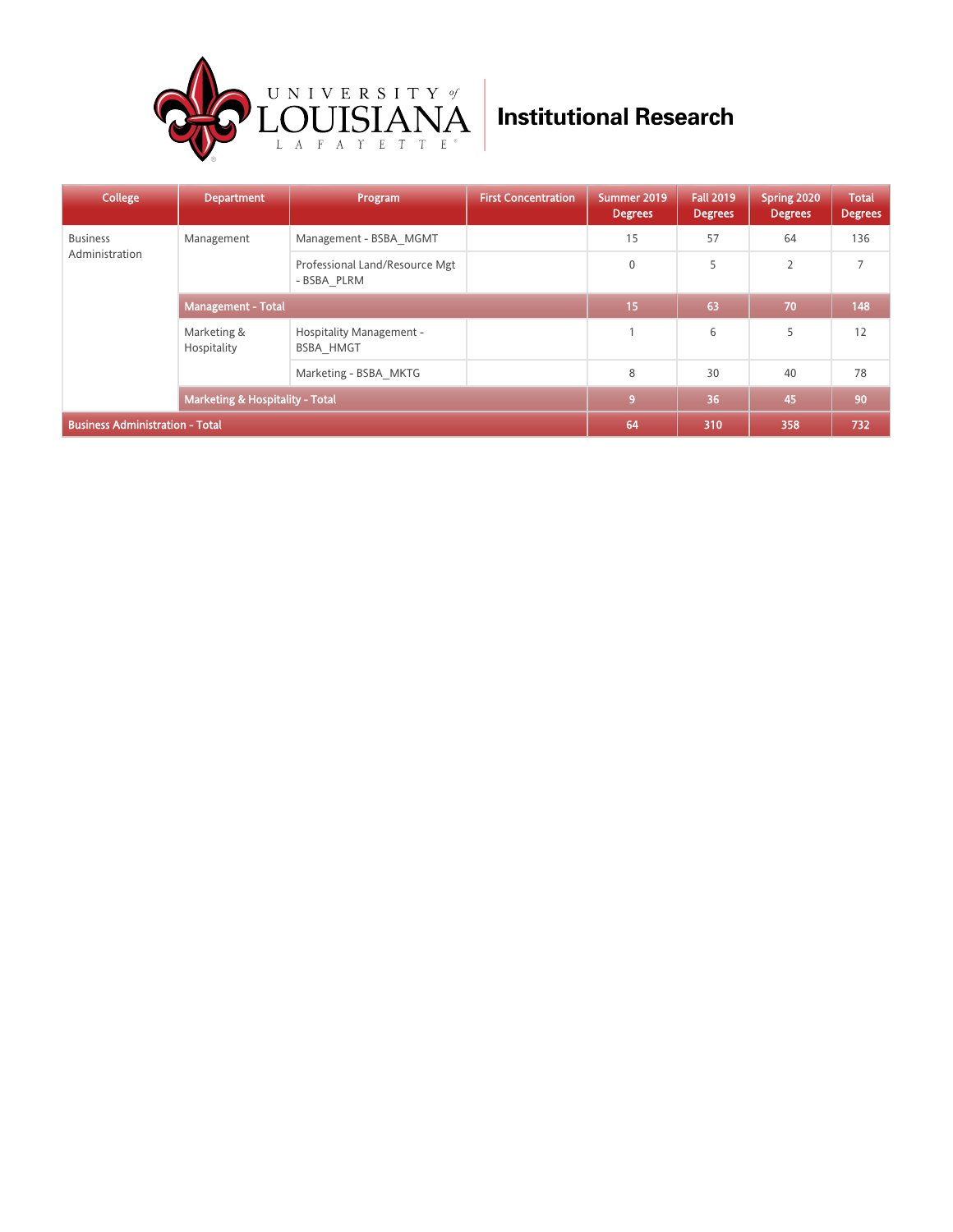

| <b>College</b> | <b>Department</b>                  | Program<br>_                                 | <b>First Concentration</b>             | Summer 2019<br><b>Degrees</b> | <b>Fall 2019</b><br><b>Degrees</b> | Spring 2020<br><b>Degrees</b> | <b>Total</b><br><b>Degrees</b> |
|----------------|------------------------------------|----------------------------------------------|----------------------------------------|-------------------------------|------------------------------------|-------------------------------|--------------------------------|
| Education      | Counselor                          | Counselor Education - MS_COUE                | <b>School Counseling</b>               | $\boldsymbol{0}$              | $\boldsymbol{0}$                   | $\mathbf{1}$                  | $\mathbf{1}$                   |
|                | Education                          |                                              |                                        | $\mathbf{1}$                  | 13                                 | 5                             | 19                             |
|                |                                    | MS_COUE - Total                              |                                        | $\mathbf{1}$                  | 13                                 | $\overline{6}$                | $20\,$                         |
|                | <b>Counselor Education - Total</b> |                                              |                                        | $\mathbf{1}$                  | 13                                 | 6 <sup>1</sup>                | 20                             |
|                | Curriculum &                       | Art or Music Education Gr K-12 -             | Art Education                          | $\mathbf 0$                   | 3                                  | $\overline{4}$                | $\overline{7}$                 |
|                | Instruction                        | BA_EDAM                                      | <b>Instrumental Music</b><br>Education | $\boldsymbol{0}$              | $\mathbf{1}$                       | $\overline{4}$                | 5                              |
|                |                                    |                                              | <b>Vocal Music</b><br>Education        | $\boldsymbol{0}$              | $\mathbf 0$                        | $\overline{2}$                | $\overline{2}$                 |
|                |                                    | <b>BA_EDAM - Total</b>                       |                                        | $\overline{\mathbf{0}}$       | $\overline{\mathbf{4}}$            | 10                            | 14                             |
|                |                                    | Elementary Education Gr 1-5 -<br>BS_EDEL     |                                        | $\boldsymbol{0}$              | 14                                 | 27                            | 41                             |
|                |                                    | Middle School Education Gr 4-8 -<br>BS_EDMD  | General Science<br>Education           | $\boldsymbol{0}$              | $\boldsymbol{0}$                   | $\mathbf{1}$                  | $\mathbf{1}$                   |
|                |                                    |                                              | Mathematics<br>Education               | $\mathbf 0$                   | $\mathbf{1}$                       | $\overline{2}$                | 3                              |
|                |                                    |                                              |                                        | $\boldsymbol{0}$              | $\mathbf 0$                        | $\mathbf{1}$                  | $\mathbf{1}$                   |
|                |                                    | <b>BS_EDMD - Total</b>                       |                                        | $\pmb{0}$                     | 1 <sup>1</sup>                     | $\overline{\mathbf{4}}$       | 5                              |
|                |                                    | Early Childhood Ed Gr PK-3 -<br>BS_EDPK      |                                        | $\mathbf{1}$                  | 22                                 | 24                            | 47                             |
|                |                                    | Secondary Education & Teaching<br>- BS_EDSD  | <b>Biology Education</b>               | $\boldsymbol{0}$              | $\mathbf{1}$                       | $\mathbf 0$                   | $\mathbf{1}$                   |
|                |                                    |                                              | <b>English Education</b>               | $\boldsymbol{0}$              | 3                                  | 8                             | 11                             |
|                |                                    |                                              | General Science<br>Education           | $\mathbf 0$                   | $\mathbf 0$                        | $\mathbf{1}$                  | $\mathbf{1}$                   |
|                |                                    |                                              | <b>Mathematics</b><br>Education        | $\boldsymbol{0}$              | $\overline{2}$                     | $\mathbf 0$                   | $\overline{2}$                 |
|                |                                    |                                              | Social Studies<br>Education            | $\boldsymbol{0}$              | $\overline{7}$                     | 14                            | 21                             |
|                |                                    | <b>BS_EDSD - Total</b>                       |                                        | $\pmb{0}$                     | 13                                 | 23                            | 36                             |
|                |                                    | Instructional Coach - GC_CICO                |                                        | $\boldsymbol{0}$              | $\mathbf 0$                        | 3                             | 3                              |
|                |                                    | Elem Ed & Spec Ed M/Mod Gr<br>1-5 - MAT_ELEM |                                        | $\mathbf 0$                   | $\mathbf{1}$                       | $\mathbf 0$                   | $\mathbf{1}$                   |
|                |                                    | Sec Ed & Spec Ed M/Mod Gr 6-12<br>- MAT_SCND |                                        | $\mathsf 0$                   | $\mathbf 0$                        | $\overline{2}$                | $\overline{2}$                 |
|                |                                    | OL Curriculum & Instruction -<br>MED_EDCI    |                                        | $\overline{2}$                | $\overline{7}$                     | $\overline{2}$                | 11                             |
|                |                                    | Special Ed: Gifted - MED_GIFT                |                                        | $\mathbf 0$                   | $\overline{4}$                     | $\mathbf 0$                   | 4                              |
|                |                                    | Elementary Education Gr 1-5 -<br>PBC_EDEL    |                                        | $\boldsymbol{0}$              | $\mathbf 0$                        | 3                             | 3                              |
|                |                                    | Music Ed-Instrumental Gr K-12 -<br>PBC_EDIE  |                                        | $\mathbf 0$                   | $\mathbb O$                        | $\mathbf{1}$                  | $\mathbf{1}$                   |
|                |                                    | Middle School Education Gr 4-8 -             |                                        | $\boldsymbol{0}$              | $\boldsymbol{0}$                   | $\overline{2}$                | $\overline{2}$                 |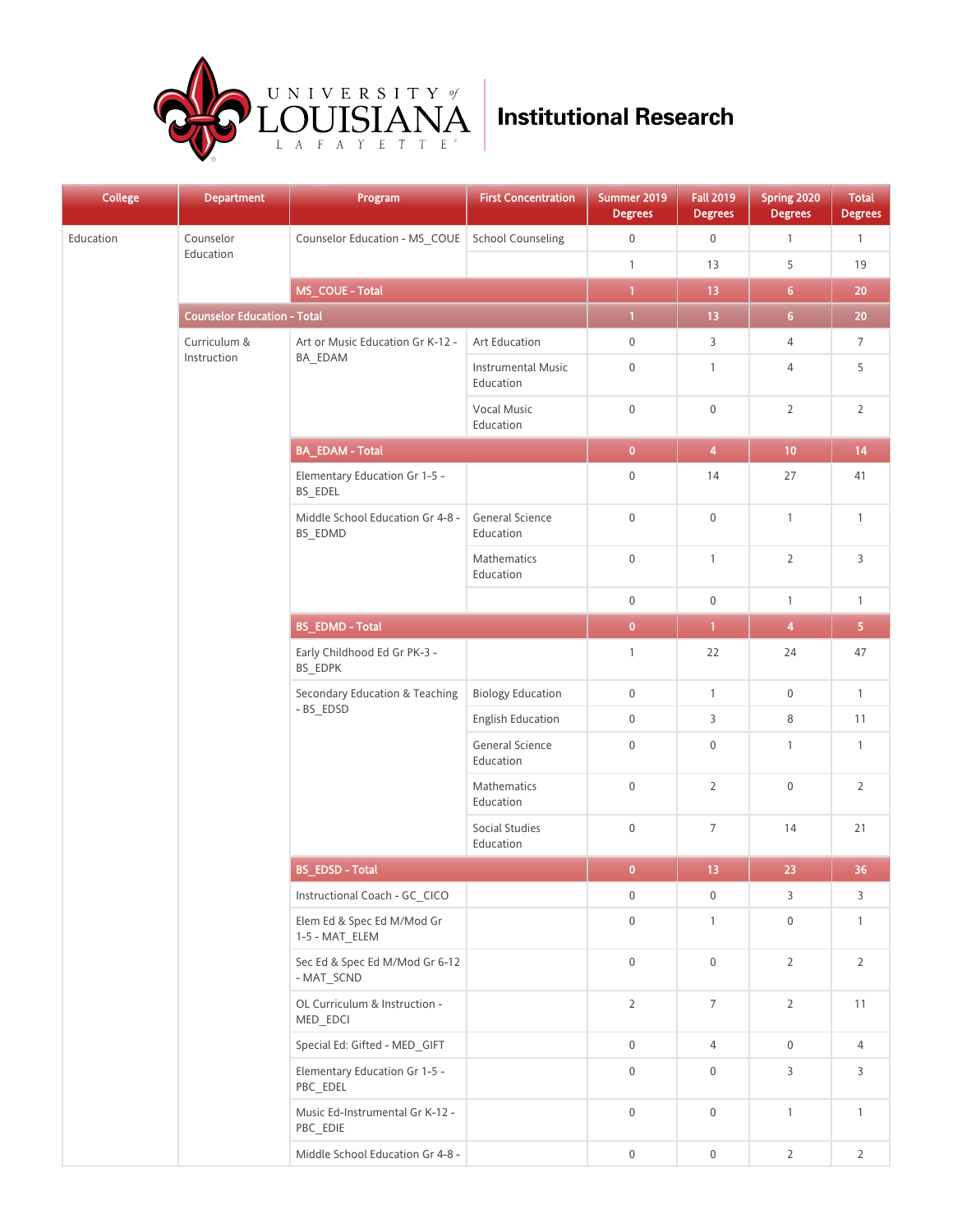

| <b>College</b> | <b>Department</b>                           | Program<br>__                              | <b>First Concentration</b>       | Summer 2019<br><b>Degrees</b> | <b>Fall 2019</b><br><b>Degrees</b> | Spring 2020<br><b>Degrees</b> | <b>Total</b><br><b>Degrees</b> |
|----------------|---------------------------------------------|--------------------------------------------|----------------------------------|-------------------------------|------------------------------------|-------------------------------|--------------------------------|
| Education      | Curriculum &                                | PBC_EDMD                                   |                                  |                               |                                    |                               |                                |
|                | Instruction                                 | Health & Phys Ed Gr K-12 -<br>PBC_EDPE     |                                  | $\mathbf 0$                   | $\overline{2}$                     | $\mathbf 0$                   | $\overline{2}$                 |
|                |                                             | Early Childhood Ed Gr PK-3 -<br>PBC_EDPK   |                                  | $\boldsymbol{0}$              | $\mathbf 0$                        | $\overline{2}$                | $\overline{2}$                 |
|                |                                             | Secondary Education Gr 6-12 -<br>PBC_EDSD  |                                  | $\mathbf 0$                   | 3                                  | 5                             | 8                              |
|                |                                             | Music Ed-Vocal Gr K-12 -<br>PBC_EDVE       |                                  | $\mathbf 0$                   | $\mathbf 0$                        | $\mathbf{1}$                  | $\mathbf{1}$                   |
|                | <b>Curriculum &amp; Instruction - Total</b> |                                            |                                  | $\overline{3}$                | 71                                 | 109                           | 183                            |
|                | Foundations &                               | Educational Leadership -<br>$EDD$ _ $EDLD$ | $K-12$                           | $\mathbf{1}$                  | $\mathbf{1}$                       | $\overline{2}$                | 4                              |
|                | Leadership                                  |                                            | Higher Education<br>Admin        | $\overline{2}$                | 8                                  | $\mathbf 0$                   | 10                             |
|                |                                             | EDD_EDLD - Total                           |                                  | 3 <sup>°</sup>                | 9 <sub>o</sub>                     | 2 <sup>7</sup>                | 14                             |
|                |                                             | Educational Leadership -<br>MED EDLD       |                                  | 33                            | $\mathbf 0$                        | $\boldsymbol{0}$              | 33                             |
|                | Foundations & Leadership - Total            |                                            |                                  | 36                            | 9 <sup>°</sup>                     | $\overline{2}$                | 47                             |
|                | Kinesiology                                 | Athletic Training - BS EDAT                |                                  | $\mathbf 0$                   | $\mathbf 0$                        | 8                             | 8                              |
|                |                                             | Hlth & PE/Kinesiology Gr K-12 -            | <b>Exercise Science</b>          | 6                             | 19                                 | $\overline{7}$                | 32                             |
|                |                                             | BS_EDKN                                    | ExSci Fitness Studies            | $\mathbf 0$                   | $\mathbf 0$                        | $\mathbf{1}$                  | $\mathbf{1}$                   |
|                |                                             |                                            | Health Promotion &<br>Wellness   | $\overline{4}$                | $\mathbf 0$                        | $\mathbf 0$                   | 4                              |
|                |                                             |                                            | ExSci Pre-Prof Studies           | $\overline{2}$                | 11                                 | 19                            | 32                             |
|                |                                             |                                            | Sports Management                | $\mathbf{1}$                  | $\mathbf 0$                        | 3                             | 4                              |
|                |                                             |                                            |                                  | $\boldsymbol{0}$              | $\mathbf{1}$                       | $\overline{2}$                | 3                              |
|                |                                             | <b>BS_EDKN - Total</b>                     |                                  | 13                            | 31                                 | 32 <sub>2</sub>               | 76                             |
|                |                                             | Kinesiology - BS_EDKS                      | ExSci Fitness Studies            | 3                             | $\overline{4}$                     | $\overline{7}$                | 14                             |
|                |                                             |                                            | ExSci Hlth & Fitness<br>Sales    | $\boldsymbol{0}$              | $\mathbf{1}$                       | $\mathbf{1}$                  | $\overline{2}$                 |
|                |                                             |                                            | Health Promotion &<br>Wellness   | $\boldsymbol{0}$              | $\overline{2}$                     | $\overline{4}$                | 6                              |
|                |                                             |                                            | ExSci Pre-Prof Studies           | $\mathbf{1}$                  | $\overline{2}$                     | 17                            | 20                             |
|                |                                             |                                            | Sports Management                | $\boldsymbol{0}$              | $\mathbf{1}$                       | $\overline{4}$                | 5                              |
|                |                                             | <b>BS_EDKS - Total</b>                     |                                  | $\overline{\mathbf{4}}$       | 10 <sub>1</sub>                    | 33                            | 47                             |
|                |                                             | Kinesiology - MS_KNES                      | KN, Exercise & Sport<br>Science  | 0                             | $\mathbf{1}$                       | $\overline{3}$                | 4                              |
|                |                                             |                                            | KN, Hlth Prom, Rec &<br>Sport Mg | $\mathsf{O}\xspace$           | $\boldsymbol{0}$                   | $\mathbf{1}$                  | $\mathbf{1}$                   |
|                |                                             |                                            | Recreation and Sport<br>Mgmt     | $\boldsymbol{0}$              | $\mathbf 0$                        | $\mathbf{1}$                  | $\mathbf{1}$                   |
|                |                                             |                                            |                                  | $\boldsymbol{0}$              | $\boldsymbol{0}$                   | $\overline{2}$                | $\overline{2}$                 |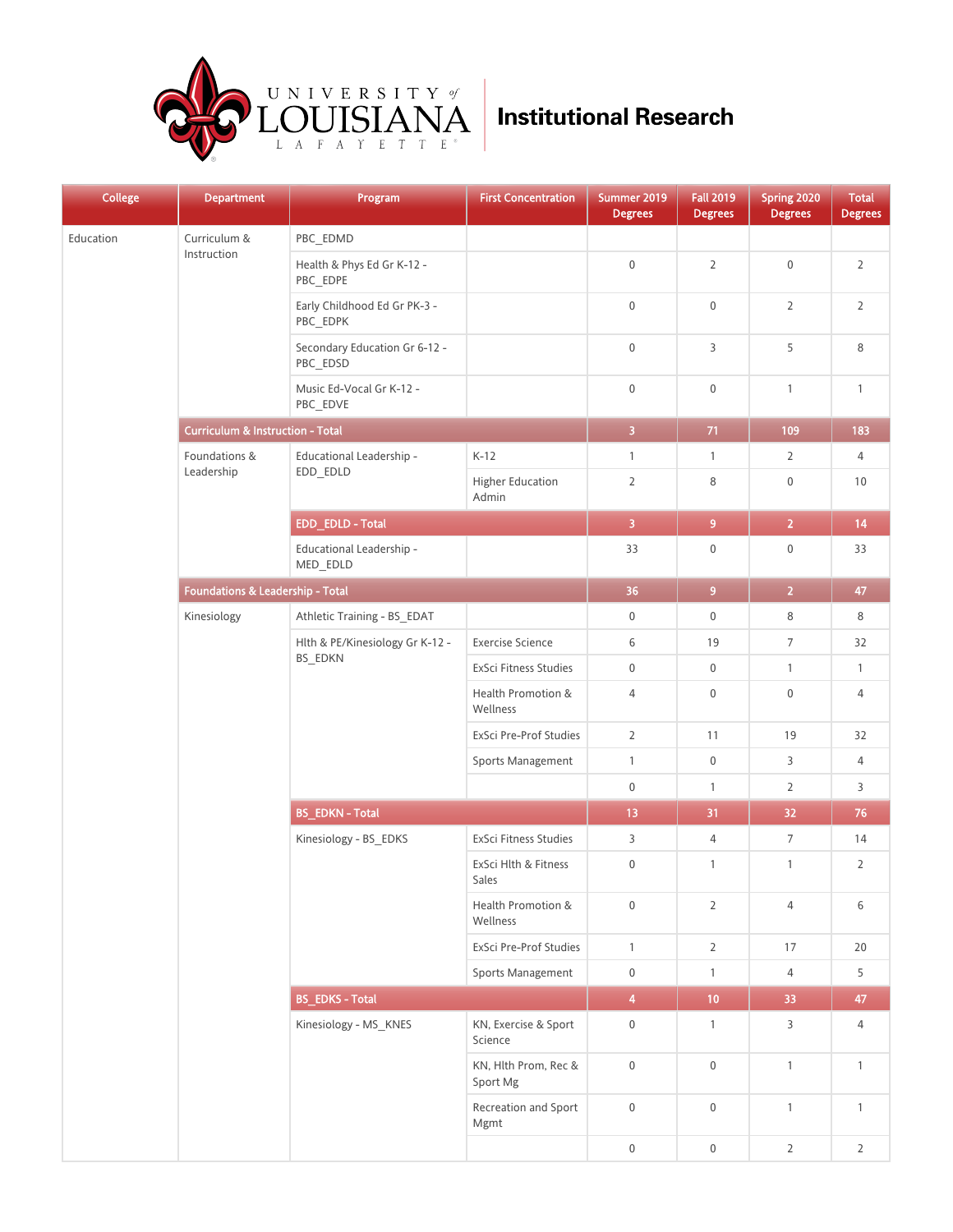

| <b>College</b>           | <b>Department</b>          | Program       | <b>First Concentration</b> | Summer 2019<br><b>Degrees</b> | <b>Fall 2019</b><br><b>Degrees</b> | Spring 2020<br><b>Degrees</b> | Total<br><b>Degrees</b> |
|--------------------------|----------------------------|---------------|----------------------------|-------------------------------|------------------------------------|-------------------------------|-------------------------|
| Education                | Kinesiology                | MS KNES-Total |                            |                               |                                    |                               |                         |
|                          | <b>Kinesiology - Total</b> |               |                            | 17                            | 47                                 | 80                            | 139                     |
| <b>Education - Total</b> |                            |               |                            | 57                            | 135                                | 197                           | 389                     |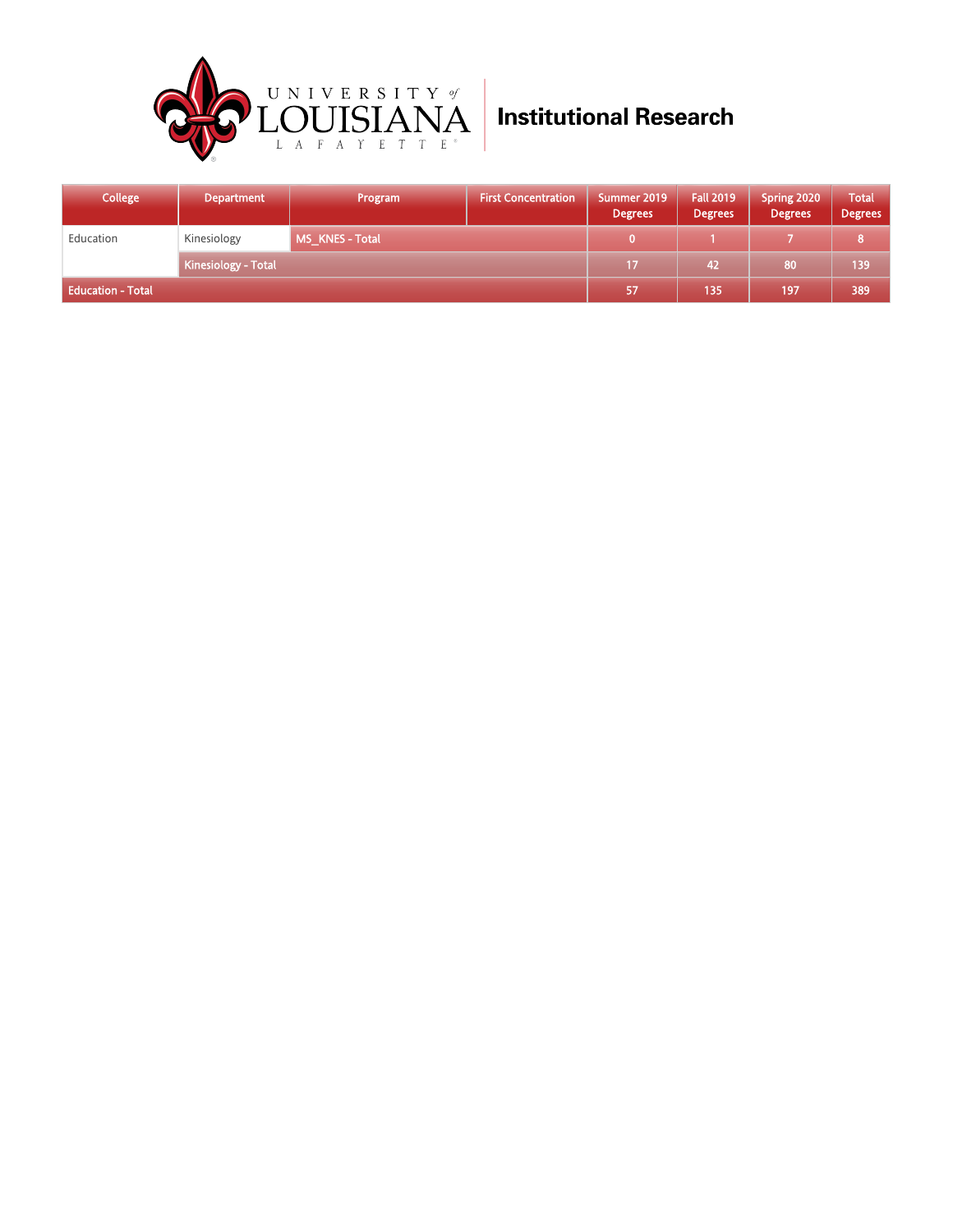

| College                    | <b>Department</b>                       | Program                                      | <b>First Concentration</b>    | Summer 2019<br><b>Degrees</b> | <b>Fall 2019</b><br><b>Degrees</b> | Spring 2020<br><b>Degrees</b> | <b>Total</b><br><b>Degrees</b> |
|----------------------------|-----------------------------------------|----------------------------------------------|-------------------------------|-------------------------------|------------------------------------|-------------------------------|--------------------------------|
| Engineering                | Center for<br>Advanced CMPS             | Computer Engineering -<br>MSCE CMPE          |                               | $\boldsymbol{0}$              | $\boldsymbol{0}$                   | $\overline{2}$                | $\mathsf 2$                    |
|                            |                                         | Computer Engineering -<br>PHD_CMPE           |                               | $\mathbf{1}$                  | $\boldsymbol{0}$                   | $\boldsymbol{0}$              | $\mathbf{1}$                   |
|                            | <b>Center for Advanced CMPS - Total</b> |                                              |                               | $\mathbf{1}$                  | $\bullet$                          | 2 <sub>1</sub>                | $\overline{\mathbf{3}}$        |
|                            | Chemical<br>Engineering                 | Chemical Engineering -<br>BCHE_CHEE          |                               | 5                             | 11                                 | 50                            | 66                             |
|                            | <b>Chemical Engineering - Total</b>     |                                              |                               | 5 <sub>1</sub>                | 11                                 | 50                            | 66                             |
|                            | Civil Engineering                       | Civil Engineering - BCIV_CIVE                |                               | $\mathsf 0$                   | 11                                 | 28                            | 39                             |
|                            | <b>Civil Engineering - Total</b>        |                                              |                               | $\bullet$                     | 11                                 | 28                            | 39                             |
|                            | Electrical &<br>Computer Engr           | Electrical Engineering -<br>BELE ELEE        |                               | $\boldsymbol{0}$              | 16                                 | 28                            | 44                             |
|                            | Electrical & Computer Engr - Total      |                                              |                               | $\bullet$                     | 16                                 | 28                            | 44                             |
|                            | Engineering                             | Engineering - MSE_ENGR                       | <b>Chemical Engineering</b>   | $\mathbf{1}$                  | $\mathbf{1}$                       | 0                             | 2                              |
|                            |                                         |                                              | Civil Engineering             | $\overline{2}$                | 7                                  | $\overline{4}$                | 13                             |
|                            |                                         |                                              | <b>Electrical Engineering</b> | $\mathbb O$                   | $\mathbf{1}$                       | 3                             | 4                              |
|                            |                                         |                                              | Mechanical<br>Engineering     | $\mathbb O$                   | $\overline{2}$                     | $\boldsymbol{0}$              | $\overline{2}$                 |
|                            |                                         |                                              | Petroleum<br>Engineering      | $\boldsymbol{0}$              | $\mathbf{1}$                       | 6                             | $\overline{7}$                 |
|                            |                                         | MSE_ENGR - Total                             | $\overline{3}$                | $12$                          | 13                                 | 28                            |                                |
|                            |                                         | Systems Engineering - PHD SYSE               | <b>Chemical Engineering</b>   | $\mathbf 0$                   | $\mathbf{1}$                       | $\mathbf{1}$                  | 2                              |
|                            |                                         |                                              | <b>Electrical Engineering</b> | $\mathbf 0$                   | 0                                  | $\mathbf{1}$                  | $\mathbf{1}$                   |
|                            |                                         |                                              | Mechanical<br>Engineering     | $\mathbf{1}$                  | 3                                  | $\boldsymbol{0}$              | 4                              |
|                            |                                         |                                              | Petroleum<br>Engineering      | $\mathbf 0$                   | 3                                  | $\boldsymbol{0}$              | 3                              |
|                            |                                         | PHD_SYSE - Total                             |                               | $\mathbf{1}$                  | $\overline{7}$                     | $\overline{2}$                | 10                             |
|                            | <b>Engineering - Total</b>              |                                              |                               | $\overline{4}$                | 19                                 | 15                            | 38                             |
|                            | Industrial<br>Technology                | Industrial Technology -<br><b>BSIT_ITEC</b>  |                               | 10                            | 39                                 | 43                            | 92                             |
|                            |                                         | Systems Technology - MS_STEC                 |                               | $\overline{2}$                | 5                                  | $\mathbf{1}$                  | 8                              |
|                            | <b>Industrial Technology - Total</b>    |                                              |                               | 12 <sub>1</sub>               | 44                                 | 44                            | 100                            |
|                            | Mechanical<br>Engineering               | Mechanical Engineering -<br><b>BMEC MCHE</b> |                               | 5                             | 56                                 | 71                            | 132                            |
|                            | <b>Mechanical Engineering - Total</b>   |                                              |                               | 5 <sub>1</sub>                | 56                                 | 71                            | 132                            |
|                            | Petroleum<br>Engineering                | Petroleum Engineering -<br>BPET PETE         |                               | $\overline{4}$                | 21                                 | 22                            | 47                             |
|                            | <b>Petroleum Engineering - Total</b>    |                                              |                               | $\overline{4}$                | 21                                 | 22                            | 47                             |
| <b>Engineering - Total</b> |                                         |                                              |                               | 31                            | 178                                | 260                           | 469                            |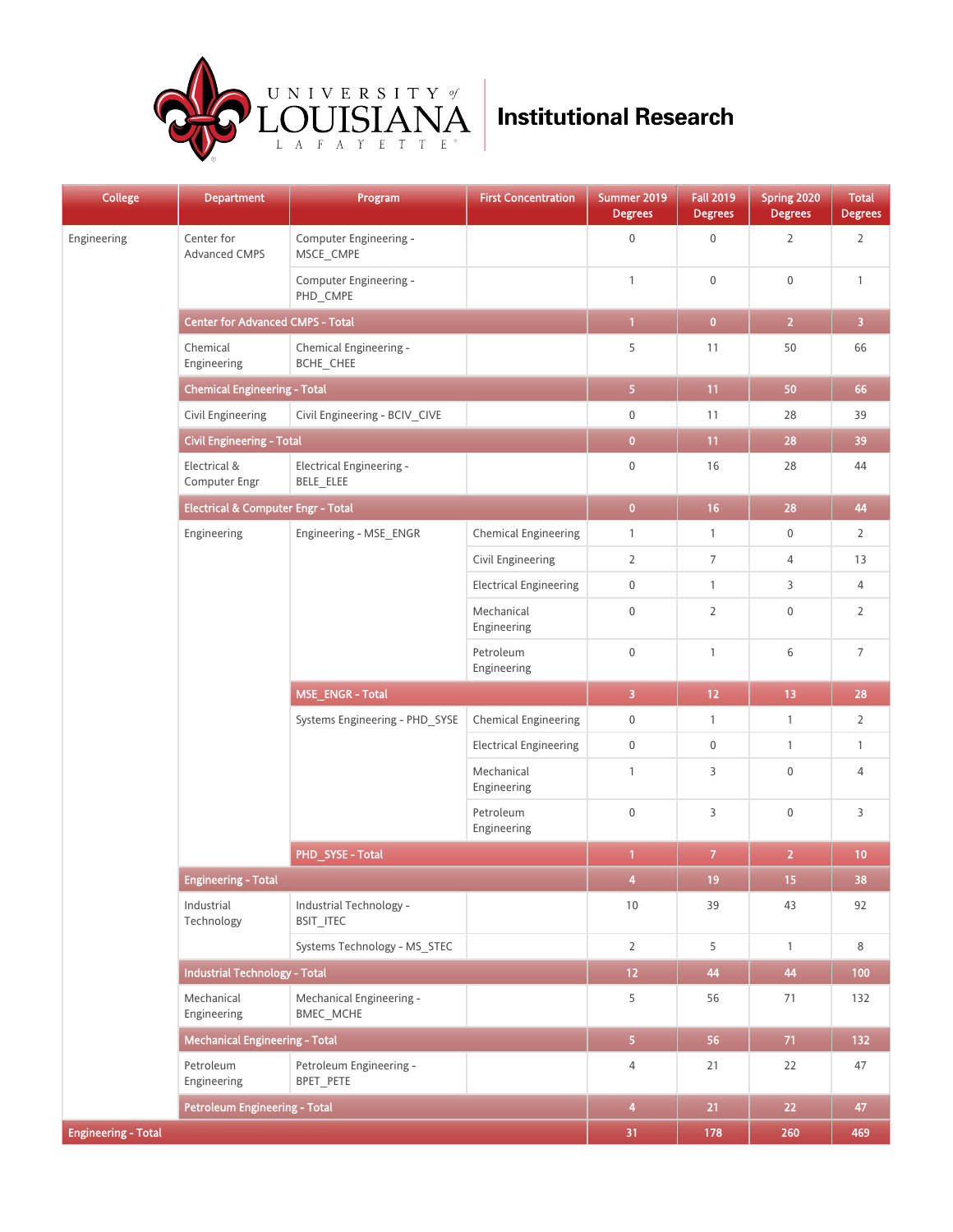

| <b>College</b>          | <b>Department</b>              | Program                        | <b>First Concentration</b> | Summer 2019<br><b>Degrees</b> | <b>Fall 2019</b><br><b>Degrees</b> | Spring 2020<br><b>Degrees</b> | <b>Total</b><br><b>Degrees</b> |
|-------------------------|--------------------------------|--------------------------------|----------------------------|-------------------------------|------------------------------------|-------------------------------|--------------------------------|
| Graduate School         | Graduate School                | Historic Preservation - GC CHP |                            |                               |                                    |                               |                                |
|                         | <b>Graduate School - Total</b> |                                |                            |                               |                                    |                               |                                |
| Graduate School - Total |                                |                                |                            |                               |                                    |                               |                                |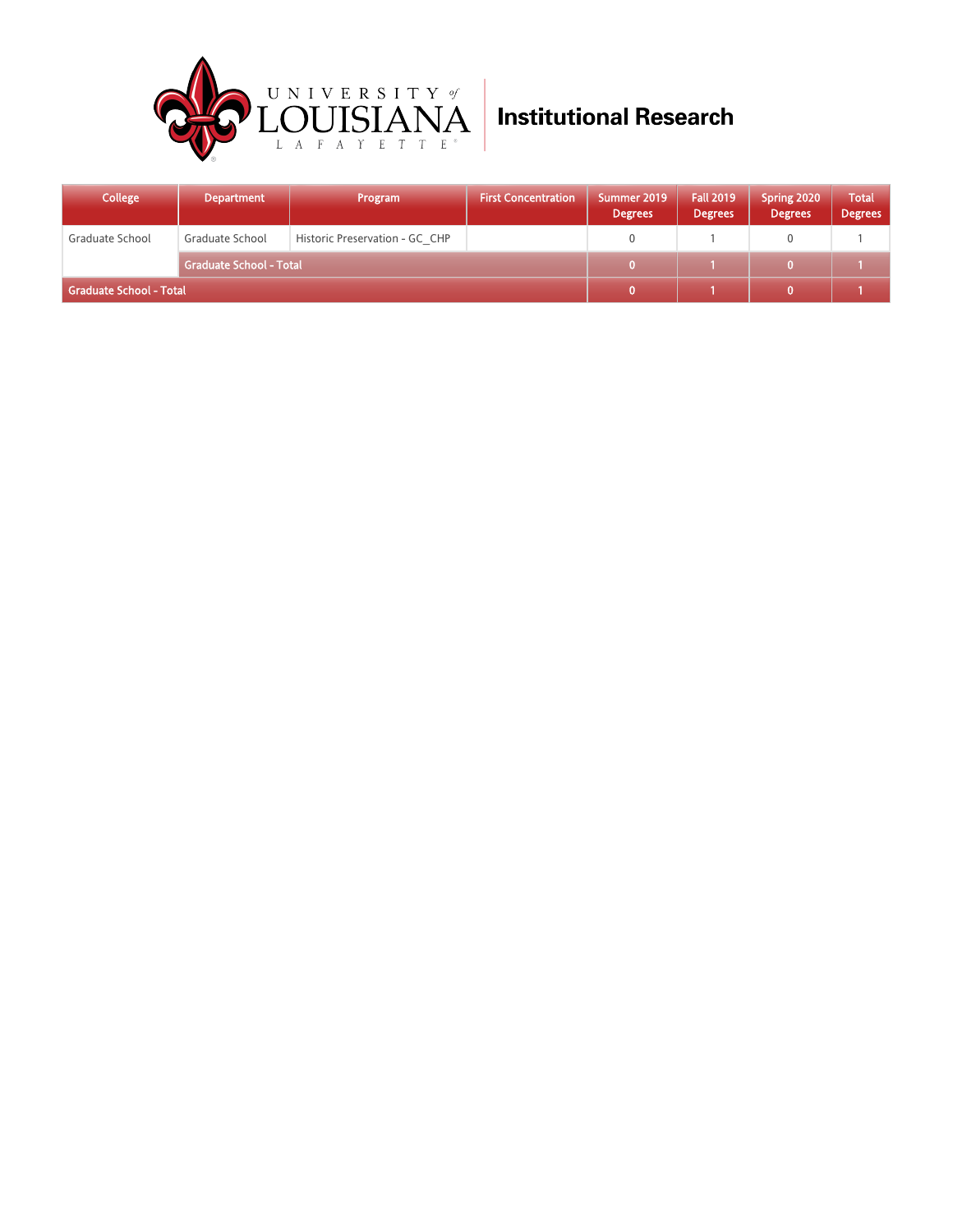

| <b>College</b> | <b>Department</b>                      | Program<br>_                                | <b>First Concentration</b>      | Summer 2019<br><b>Degrees</b> | <b>Fall 2019</b><br><b>Degrees</b> | Spring 2020<br><b>Degrees</b> | <b>Total</b><br><b>Degrees</b> |
|----------------|----------------------------------------|---------------------------------------------|---------------------------------|-------------------------------|------------------------------------|-------------------------------|--------------------------------|
| Liberal Arts   | College of Liberal<br>Arts             | Moving Image Arts - BA_MIA                  |                                 | $\boldsymbol{0}$              | $\overline{2}$                     | 10                            | 12                             |
|                | <b>College of Liberal Arts - Total</b> |                                             |                                 | $\bf{0}$                      | $\overline{2}$                     | 10                            | $12 \overline{ }$              |
|                | Communication                          | Mass Communications -                       | Advertising                     | $\boldsymbol{0}$              | $\mathbf{1}$                       | 3                             | 4                              |
|                |                                        | BA_MCOM                                     | <b>Broadcasting</b>             | $\overline{2}$                | 10                                 | 8                             | 20                             |
|                |                                        |                                             | Journalism                      | $\mathbf 0$                   | 5                                  | 5                             | 10                             |
|                |                                        | <b>BA_MCOM-Total</b>                        |                                 | $\overline{2}$                | $16 \,$                            | 16                            | 34                             |
|                |                                        | Organizational Communication -<br>BA_OCOM   |                                 | $\mathsf{3}$                  | $\boldsymbol{0}$                   | $\mathbf{1}$                  | 4                              |
|                |                                        | Public Relations - BA_PREL                  |                                 | $\mathbf{1}$                  | 7                                  | 5                             | 13                             |
|                |                                        | Strategic Communication -                   | Advertising                     | $\mathbf{1}$                  | $\mathbf{1}$                       | 3                             | 5                              |
|                |                                        | BA_SCOM                                     | Organizational<br>Communication | $\mathbf 0$                   | $\overline{7}$                     | 6                             | 13                             |
|                |                                        |                                             | <b>Public Relations</b>         | $\overline{2}$                | 6                                  | 12                            | 20                             |
|                |                                        |                                             |                                 | $\boldsymbol{0}$              | $\pmb{0}$                          | $\mathbf{1}$                  | $\mathbf{1}$                   |
|                |                                        | <b>BA_SCOM - Total</b>                      |                                 | $\overline{3}$                | 14                                 | 22                            | 39                             |
|                |                                        | Communication - MS_CMCN                     |                                 | $\mathbf{1}$                  | $\overline{2}$                     | 6                             | 9                              |
|                | <b>Communication - Total</b>           |                                             | 10                              | 39                            | 50                                 | 99                            |                                |
|                | Communicative<br>Disorders             | Speech Pathology and Audiology<br>- BA_CODI |                                 | $\overline{2}$                | 19                                 | 42                            | 63                             |
|                |                                        | Speech Pathology and Audiology<br>- MS_CODI |                                 | $\mathbf 0$                   | $\mathbf{1}$                       | 32                            | 33                             |
|                |                                        | Applied Language & Speech Sci -<br>PHD_ALSS |                                 | $\boldsymbol{0}$              | 3                                  | $\overline{2}$                | 5                              |
|                | <b>Communicative Disorders - Total</b> |                                             |                                 | $\overline{2}$                | 23                                 | 76                            | 101                            |
|                | Criminal Justice                       | Criminal Justice - BS_CJUS                  |                                 | $\sqrt{4}$                    | 18                                 | 31                            | 53                             |
|                |                                        | Criminal Justice - MS_CJUS                  |                                 | $\mathbf{1}$                  | $\overline{2}$                     | $\boldsymbol{0}$              | 3                              |
|                | <b>Criminal Justice - Total</b>        |                                             |                                 | 5 <sup>1</sup>                | 20                                 | 31                            | 56                             |
|                | English                                | English - BA_ENGL                           | <b>Creative Writing</b>         | $\boldsymbol{0}$              | $\overline{9}$                     | $\overline{7}$                | 16                             |
|                |                                        |                                             | Folklore                        | $\boldsymbol{0}$              | $\boldsymbol{0}$                   | $\mathbf{1}$                  | $\mathbf{1}$                   |
|                |                                        |                                             | Linguistics                     | $\boldsymbol{0}$              | $\mathbf{1}$                       | $\overline{3}$                | 4                              |
|                |                                        |                                             | Literature                      | $\mathbf 0$                   | $\mathsf{3}$                       | $\mathbf{1}$                  | 4                              |
|                |                                        |                                             | Professional Writing            | $\boldsymbol{0}$              | 3                                  | $\mathbf{1}$                  | 4                              |
|                |                                        |                                             |                                 | $\mathbf 0$                   | $\mathsf{3}$                       | 5                             | 8                              |
|                |                                        | <b>BA_ENGL-Total</b>                        |                                 | $\overline{\mathbf{0}}$       | 19 <sub>°</sub>                    | 18                            | 37                             |
|                |                                        | TESOL - GC_CTSL                             |                                 | $\mathbf 0$                   | $\mathsf 0$                        | $\overline{2}$                | $\overline{2}$                 |
|                |                                        | English - MA_ENGL                           |                                 | $\mathbf{1}$                  | $\overline{4}$                     | $\overline{7}$                | 12                             |
|                |                                        | English - PHD_ENGL                          |                                 | 5                             | $\mathbf{1}$                       | 6                             | 12                             |
|                | <b>English - Total</b>                 |                                             |                                 | $\overline{6}$                | 24                                 | 33                            | 63                             |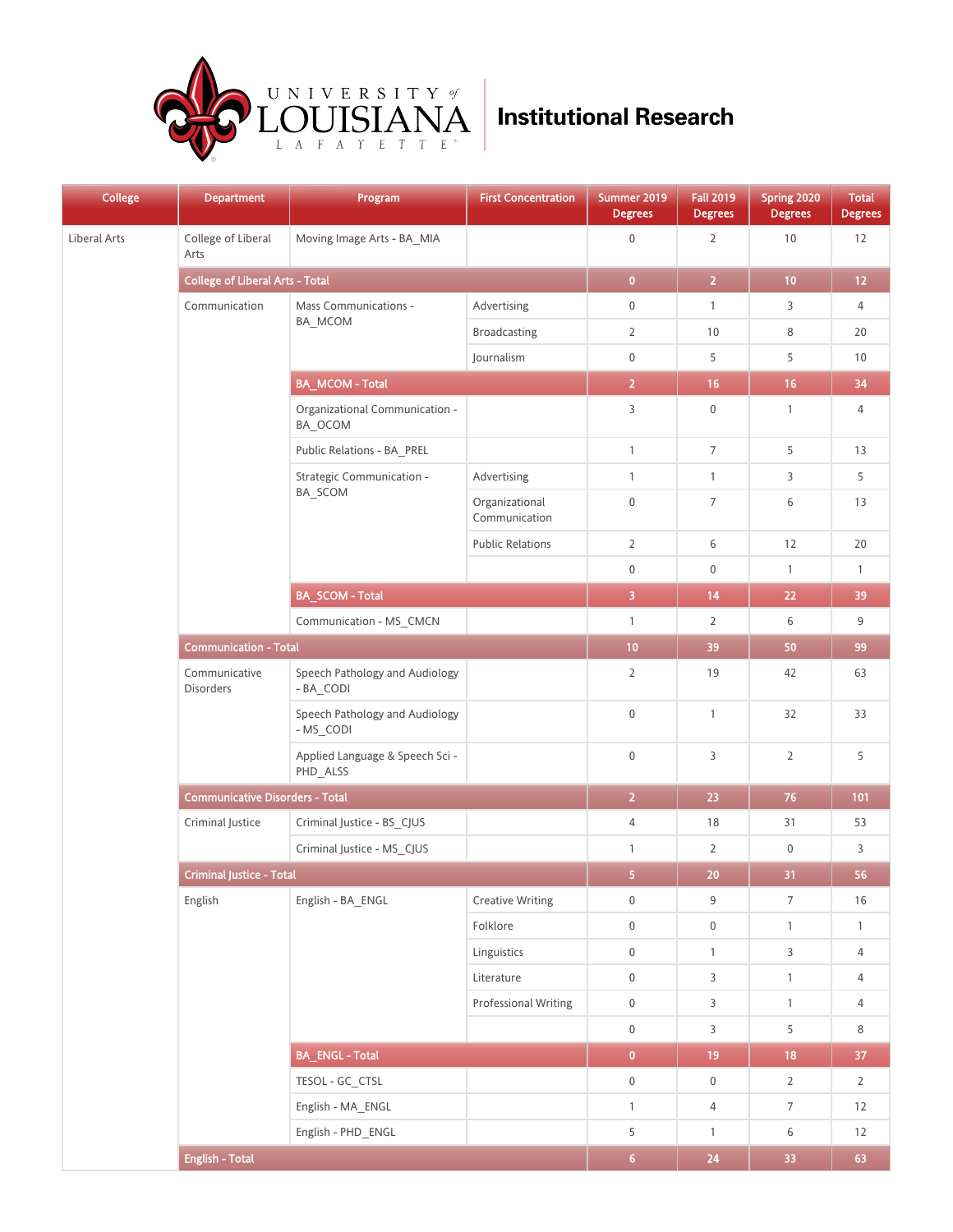

| <b>College</b>              | <b>Department</b>                   | Program<br>_                          | <b>First Concentration</b>      | Summer 2019<br><b>Degrees</b> | <b>Fall 2019</b><br><b>Degrees</b> | Spring 2020<br><b>Degrees</b> | <b>Total</b><br><b>Degrees</b> |
|-----------------------------|-------------------------------------|---------------------------------------|---------------------------------|-------------------------------|------------------------------------|-------------------------------|--------------------------------|
| Liberal Arts                | History, Geography,                 | History - BA_HIST                     |                                 | $\mathbf 0$                   | 9                                  | 14                            | 23                             |
|                             | & Phil                              | History - MA_HIST                     |                                 | $\mathbf{1}$                  | $\overline{2}$                     | $\mathbf 0$                   | 3                              |
|                             | History, Geography, & Phil - Total  | $\mathbf{1}$                          | 11                              | 14                            | 26                                 |                               |                                |
|                             | Modern Languages                    | Modern Languages - BA_MODL            | French &<br>Francophone Studies | $\mathbf 0$                   | $\overline{2}$                     | $\overline{3}$                | 5                              |
|                             |                                     |                                       | Spanish Education               | $\mathbf 0$                   | $\mathbf{1}$                       | $\mathsf{0}$                  | $\mathbf{1}$                   |
|                             |                                     |                                       | Spanish                         | $\mathbf 0$                   | $\mathbf 0$                        | $\mathbf{1}$                  | $\mathbf{1}$                   |
|                             |                                     | <b>BA_MODL - Total</b>                |                                 | $\mathbf{0}$                  | $\overline{\mathbf{3}}$            | 4                             | $\overline{\mathbf{7}}$        |
|                             |                                     | French - MA_FREN                      |                                 | $\mathbf{1}$                  | $\mathbf{1}$                       | $\overline{4}$                | 6                              |
|                             |                                     | Francophone Studies - PHD FS          |                                 | $\mathbf 0$                   | $\boldsymbol{0}$                   | $\mathbf{1}$                  | $\mathbf{1}$                   |
|                             | <b>Modern Languages - Total</b>     | $\mathbf{1}$                          | $\overline{\mathbf{4}}$         | 9 <sup>°</sup>                | 14                                 |                               |                                |
|                             | <b>Political Science</b>            | Political Science - BA_POLS           | International<br>Relations      | $\mathbf{1}$                  | $\mathbf{1}$                       | 9                             | 11                             |
|                             |                                     |                                       | Pre-Law                         | $\mathbf 0$                   | 11                                 | 10                            | 21                             |
|                             |                                     |                                       |                                 | $\overline{3}$                | 9                                  | 10                            | 22                             |
|                             |                                     | <b>BA_POLS - Total</b>                |                                 | 4                             | 21                                 | 29                            | 54                             |
|                             | <b>Political Science - Total</b>    |                                       |                                 | $\overline{4}$                | 21                                 | 29                            | 54                             |
|                             | Psychology                          | Psychology - BS_PSYC                  | Pre-Medical                     | $\mathbf{1}$                  | $\boldsymbol{0}$                   | $\mathbf{1}$                  | $\overline{2}$                 |
|                             |                                     |                                       |                                 | 11                            | 38                                 | 74                            | 123                            |
|                             |                                     | <b>BS_PSYC - Total</b>                |                                 | 12                            | 38                                 | 75                            | 125                            |
|                             |                                     | Psychology - MS_PSYC                  |                                 | $\mathbf{1}$                  | $\mathbf{1}$                       | $\overline{4}$                | 6                              |
|                             | <b>Psychology - Total</b>           |                                       |                                 | 13                            | 39                                 | 79                            | 131                            |
|                             | Soci, Anth, &<br>Child/Fam Stu      | Anthropology - BA ANTH                |                                 | $\boldsymbol{0}$              | $\overline{4}$                     | 3                             | $\overline{7}$                 |
|                             |                                     | Sociology - BA SOCI                   |                                 | $\mathbf{1}$                  | 14                                 | 10                            | 25                             |
|                             |                                     | Child and Family Studies -<br>BS_CAFS |                                 | $\mathbf{1}$                  | 16                                 | 37                            | 54                             |
|                             | Soci, Anth, & Child/Fam Stu - Total |                                       |                                 | $\overline{2}$                | 34                                 | 50                            | 86                             |
| <b>Liberal Arts - Total</b> |                                     |                                       | 44                              | 217                           | 381                                | 642                           |                                |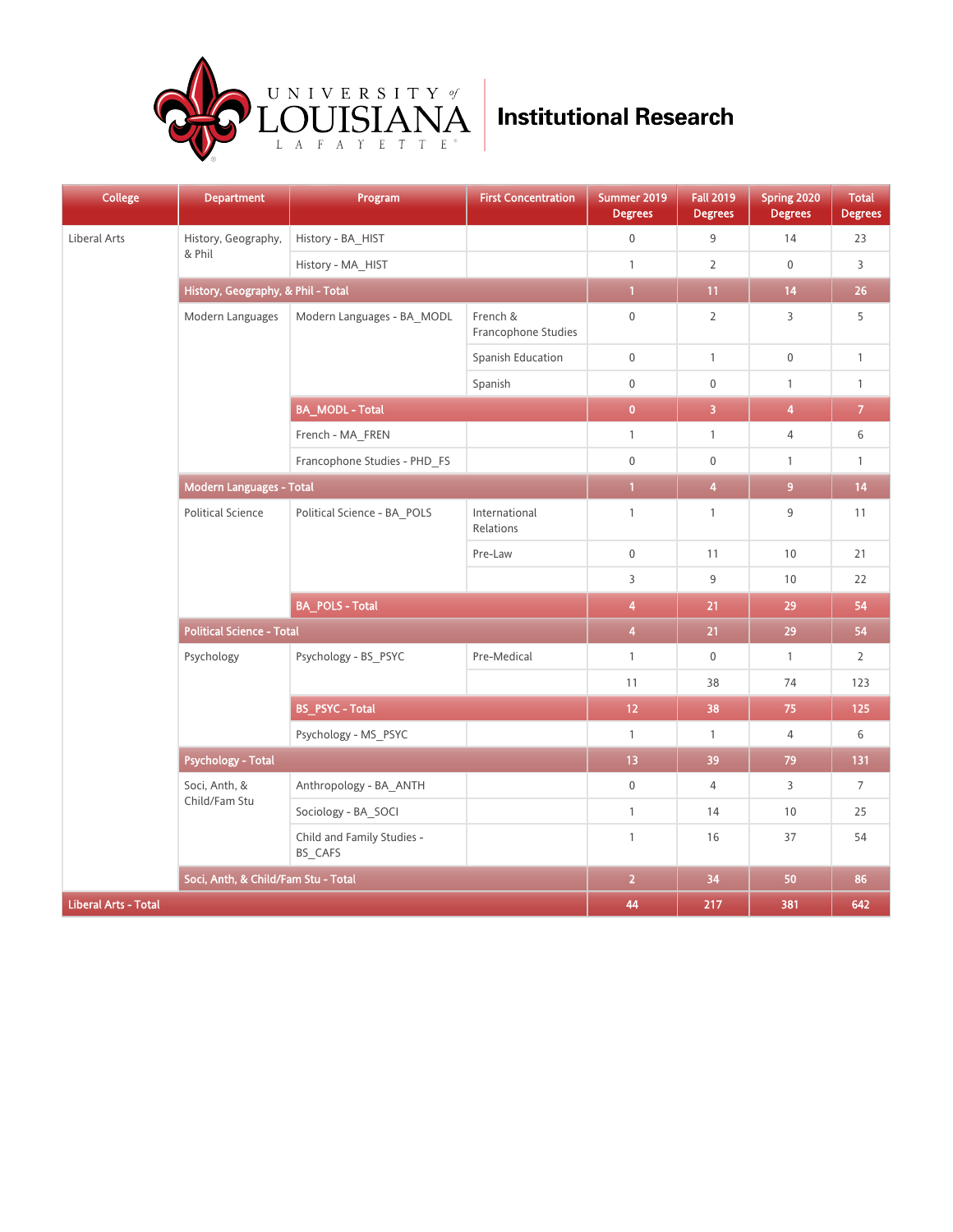

| <b>College</b>                                    | <b>Department</b>                                | Program                                        | <b>First Concentration</b>          | Summer 2019<br><b>Degrees</b> | <b>Fall 2019</b><br><b>Degrees</b> | Spring 2020<br><b>Degrees</b> | <b>Total</b><br><b>Degrees</b> |
|---------------------------------------------------|--------------------------------------------------|------------------------------------------------|-------------------------------------|-------------------------------|------------------------------------|-------------------------------|--------------------------------|
| Nurs & Allied Hlth<br>Professions                 | Allied Hlth<br>Professions                       | Health Information Management<br>- BS HIM      |                                     | 0                             | $\mathbf{0}$                       | 22                            | 22                             |
|                                                   |                                                  | Health Services Administration -<br>BS_HSA     |                                     | $\mathbf 0$                   | $\mathbf{0}$                       | 13                            | 13                             |
|                                                   | <b>Allied Hith Professions - Total</b>           |                                                |                                     | $\overline{0}$                | $\mathbf{0}$                       | 35                            | 35                             |
|                                                   | College of Nurs &<br>Allied Hlth                 | Cardiovascular Nursing -<br>GC CNRO            |                                     | $\overline{7}$                | $\mathbf{0}$                       | $\mathbf{0}$                  | $\overline{7}$                 |
|                                                   | <b>College of Nurs &amp; Allied Hith - Total</b> | $\overline{7}$                                 | $\overline{0}$                      | $\mathbf{0}$                  | $\mathcal{T}$                      |                               |                                |
|                                                   | Nursing - Bachelors                              | Nursing - BSN NURS                             |                                     | $\mathbf 0$                   | 73                                 | 78                            | 151                            |
|                                                   |                                                  | Nursing, Online RN to BSN -<br><b>BSN RN2B</b> |                                     | 56                            | 141                                | 114                           | 311                            |
|                                                   | <b>Nursing - Bachelors - Total</b>               |                                                |                                     | 56                            | 214                                | 192                           | 462                            |
|                                                   | Nursing - Graduate                               | Nursing Practice - DNP NP                      |                                     | $\mathbf 0$                   | $\mathbf{1}$                       | 3                             | 4                              |
|                                                   |                                                  | Nursing - MSN NURS                             | <b>Family Nurse</b><br>Practitioner | $\overline{0}$                | 16                                 | 13                            | 29                             |
|                                                   |                                                  |                                                | Nurse Educator                      | $\mathbf 0$                   | $\mathbf{1}$                       | $\mathbf 0$                   | $\mathbf{1}$                   |
|                                                   |                                                  | <b>MSN_NURS - Total</b>                        |                                     | $\overline{0}$                | 17                                 | 13                            | 30                             |
|                                                   | <b>Nursing - Graduate - Total</b>                |                                                |                                     | $\overline{0}$                | 18                                 | 16                            | 34                             |
| <b>Nurs &amp; Allied Hith Professions - Total</b> |                                                  |                                                |                                     | 63                            | 232                                | 243                           | 538                            |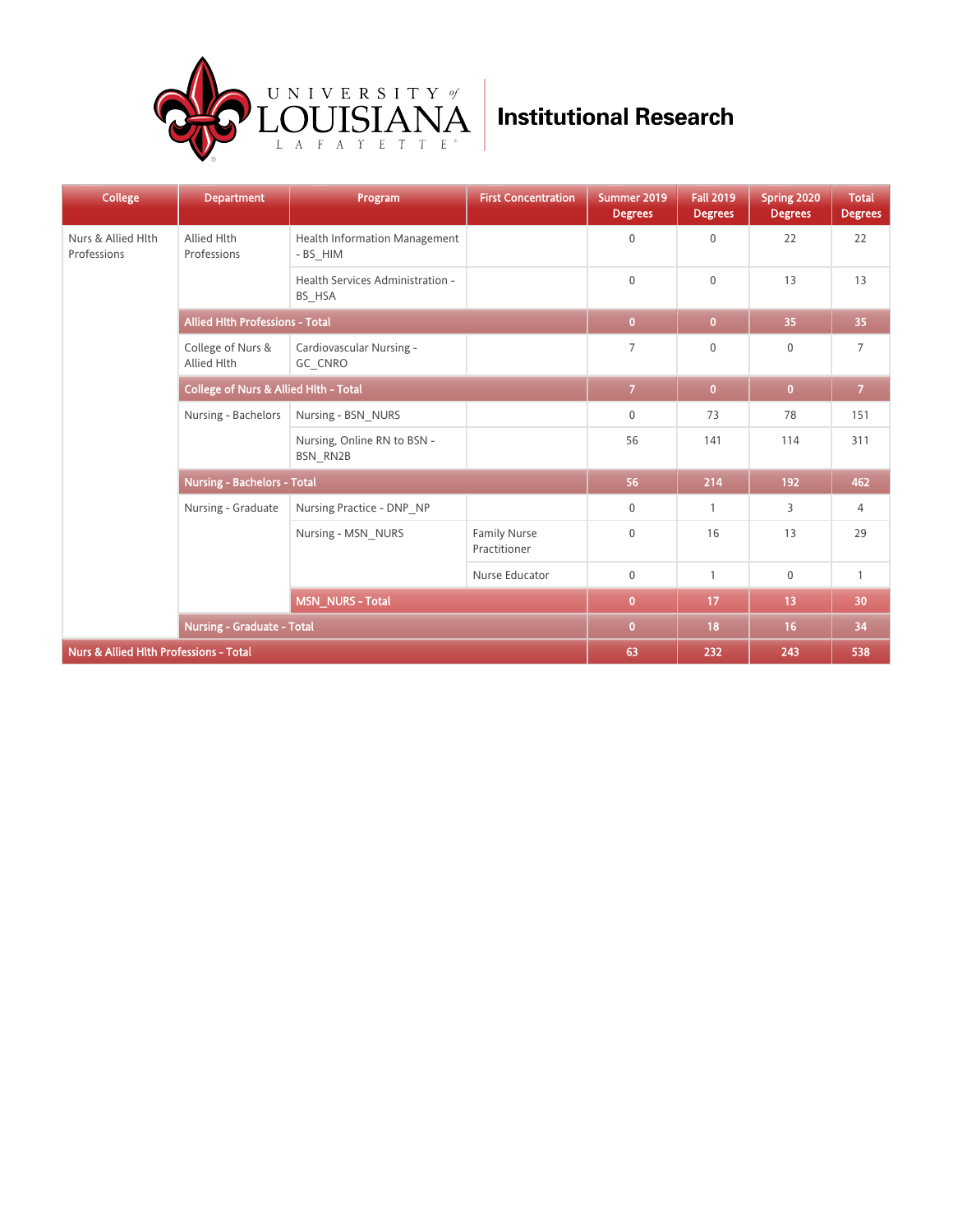

| <b>College</b> | <b>Department</b>                       | Program<br>_                                | <b>First Concentration</b>               | Summer 2019<br><b>Degrees</b> | <b>Fall 2019</b><br><b>Degrees</b> | Spring 2020<br><b>Degrees</b> | <b>Total</b><br><b>Degrees</b> |
|----------------|-----------------------------------------|---------------------------------------------|------------------------------------------|-------------------------------|------------------------------------|-------------------------------|--------------------------------|
| Sciences       | Biology and<br>Microbiology             | Biology - BS_BIOL                           | Ecology, Evolution&<br>Marine Biol       | $\boldsymbol{0}$              | $\mathbf 0$                        | 6                             | 6                              |
|                |                                         |                                             | Microbiology                             | $\boldsymbol{0}$              | $\mathbf{1}$                       | $\overline{2}$                | 3                              |
|                |                                         |                                             | Medical & Allied Hlth<br>Science         | $\mathsf{O}\xspace$           | 14                                 | 16                            | 30                             |
|                |                                         |                                             | Resource<br><b>Biology /Biodiversity</b> | $\mathsf{O}\xspace$           | 3                                  | $\overline{2}$                | 5                              |
|                |                                         |                                             | Veterinary Bioscience                    | $\boldsymbol{0}$              | $\boldsymbol{0}$                   | 3                             | 3                              |
|                |                                         |                                             |                                          | $\mathbf{1}$                  | 19                                 | 48                            | 68                             |
|                |                                         | <b>BS_BIOL - Total</b>                      |                                          | $\overline{1}$                | 37                                 | $77\,$                        | 115                            |
|                |                                         | Biology - MS_BIOL                           |                                          | $\mathbf{2}$                  | $\overline{2}$                     | $\overline{2}$                | 6                              |
|                |                                         | Environmental/Evolutionary Bio -<br>PHD BIO |                                          | $\mathbf{1}$                  | $\overline{2}$                     | $\boldsymbol{0}$              | 3                              |
|                | <b>Biology and Microbiology - Total</b> |                                             |                                          | $\overline{\mathbf{4}}$       | 41                                 | 79                            | 124                            |
|                | Center for<br>Advanced CMPS             | Computer Science - MS_CMPS                  |                                          | $\overline{2}$                | 10                                 | 10                            | 22                             |
|                |                                         | Computer Science - PHD_CMPS                 |                                          | $\mathbf{1}$                  | $\mathbf{1}$                       | 3                             | 5                              |
|                | <b>Center for Advanced CMPS - Total</b> |                                             | $\overline{\mathbf{3}}$                  | 11                            | 13 <sup>°</sup>                    | 27                            |                                |
|                | Chemistry                               | Chemistry - BS_CHEM                         |                                          | 3                             | 5                                  | 12                            | 20                             |
|                | <b>Chemistry - Total</b>                | $\overline{\mathbf{3}}$                     | 5 <sub>1</sub>                           | $12 \overline{ }$             | $20\,$                             |                               |                                |
|                | Computer Science                        | Computer Science - BS_CMPS                  | Computer<br>Engineering                  | $\mathbf{1}$                  | $\overline{4}$                     | 4                             | 9                              |
|                |                                         |                                             | Cognitive Science                        | $\boldsymbol{0}$              | $\mathbf{1}$                       | $\overline{2}$                | 3                              |
|                |                                         |                                             | Information<br>Techology                 | $\mathbf{1}$                  | $\overline{7}$                     | 10                            | $18\,$                         |
|                |                                         |                                             | <b>Scientific Computing</b>              | 0                             | 3                                  | 5                             | 8                              |
|                |                                         |                                             | Video Game Design &<br>Dev               | 0                             | $7\phantom{.0}$                    | 15                            | 22                             |
|                |                                         | <b>BS_CMPS - Total</b>                      |                                          | $\overline{2}$                | 22                                 | 36                            | 60                             |
|                | Computer Science - Total                | $\overline{2}$                              | $22\,$                                   | 36                            | 60                                 |                               |                                |
|                | Environmental<br>Science                | Environmental Science -<br>BS_ENVS          | Soil & Water<br>Conservation             | $\boldsymbol{0}$              | $\mathbf{1}$                       | $\overline{4}$                | 5                              |
|                |                                         |                                             | Digital Geography                        | 0                             | $\boldsymbol{0}$                   | $\mathsf{3}$                  | 3                              |
|                |                                         |                                             | Environmental<br>Quality                 | $\mathbf{1}$                  | $\mathbf{1}$                       | $\overline{2}$                | 4                              |
|                |                                         | <b>BS_ENVS - Total</b>                      |                                          | $\overline{1}$                | $\overline{2}$                     | 9 <sup>°</sup>                | 12 <sub>1</sub>                |
|                |                                         | Environmental Resource Science<br>- MS ENRS |                                          | $\boldsymbol{0}$              | $\mathbf{1}$                       | $\mathbf{1}$                  | $\overline{2}$                 |
|                | <b>Environmental Science - Total</b>    |                                             |                                          | $\overline{1}$                | $\overline{\mathbf{3}}$            | 10 <sub>1</sub>               | 14                             |
|                | Geology                                 | Geology - BS_GEOL                           |                                          | 6                             | 3                                  | $\overline{3}$                | 12                             |
|                |                                         | Geology - MS_GEOL                           |                                          | 8                             | 12                                 | $6\,$                         | 26                             |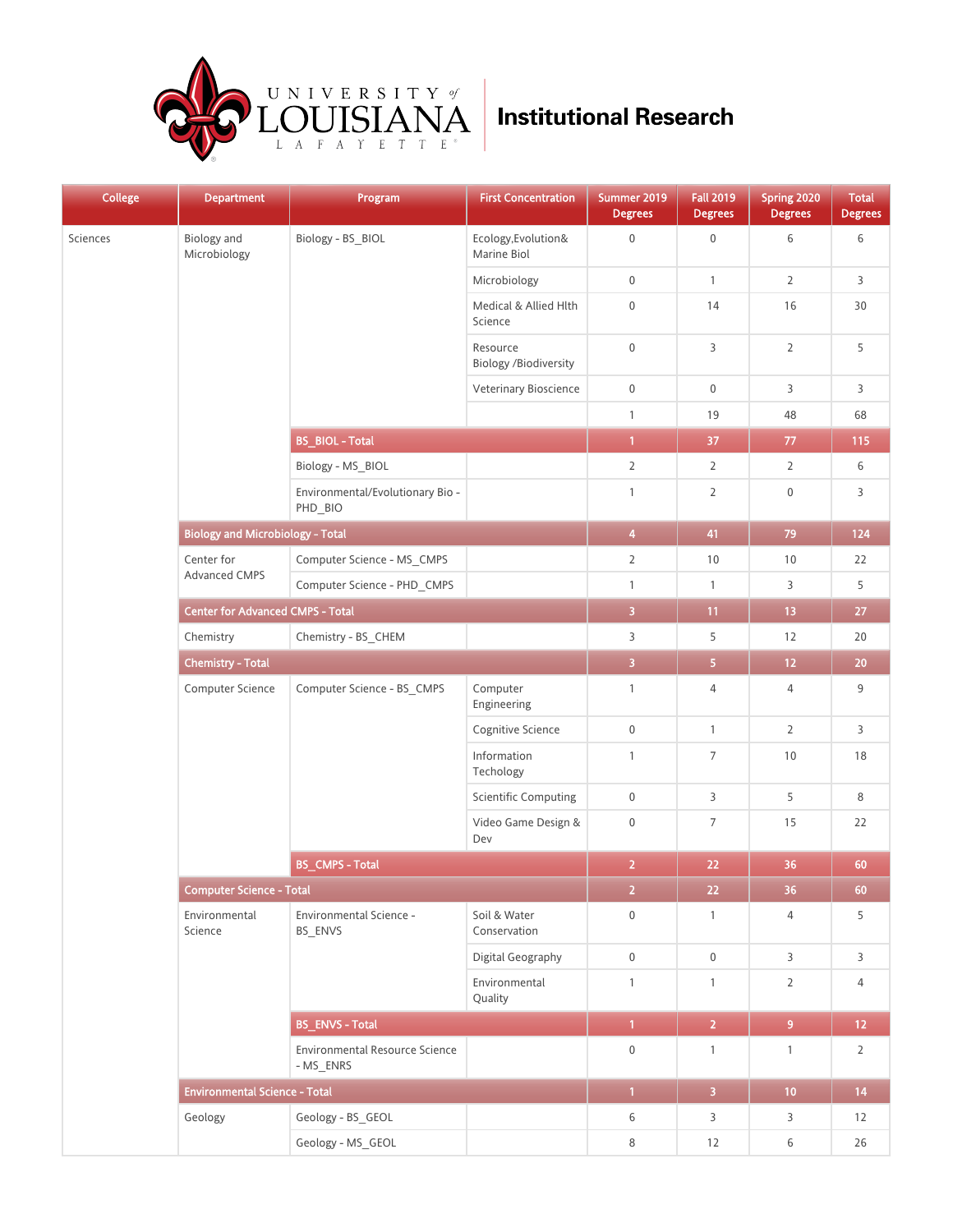

| <b>College</b>          | <b>Department</b>          | Program<br>__          | <b>First Concentration</b>      | Summer 2019<br><b>Degrees</b> | <b>Fall 2019</b><br><b>Degrees</b> | Spring 2020<br><b>Degrees</b> | <b>Total</b><br><b>Degrees</b> |
|-------------------------|----------------------------|------------------------|---------------------------------|-------------------------------|------------------------------------|-------------------------------|--------------------------------|
| Sciences                | <b>Geology - Total</b>     | 14                     | 15                              | 9 <sup>°</sup>                | 38                                 |                               |                                |
|                         | Informatics                | Informatics - BS_INFX  | <b>Business Informatics</b>     | $\mathbf 0$                   | 8                                  | 9                             | 17                             |
|                         |                            |                        | Health Informatics              | $\boldsymbol{0}$              | $\mathbf{1}$                       | $\mathbf 0$                   | $\mathbf{1}$                   |
|                         |                            |                        | Interactive Media<br>Technology | $\mathbf{1}$                  | $\overline{1}$                     | $\overline{4}$                | 6                              |
|                         |                            |                        | Individualized<br>Informatics   | $\mathbf 0$                   | $\mathbf 0$                        | $\mathbf{1}$                  | $\mathbf{1}$                   |
|                         |                            |                        | Systems<br>Administration       | $\overline{2}$                | 3                                  | $\overline{7}$                | 12                             |
|                         |                            | <b>BS_INFX - Total</b> |                                 | $\overline{\mathbf{3}}$       | 13                                 | 21                            | 37                             |
|                         |                            | Informatics - MS_INFX  |                                 | $\boldsymbol{0}$              | 8                                  | 5                             | 13                             |
|                         | <b>Informatics - Total</b> |                        |                                 | $\overline{\mathbf{3}}$       | 21                                 | 26                            | 50                             |
|                         | Mathematics                | Mathematics - BS_MATH  |                                 | $\boldsymbol{0}$              | 6                                  | 11                            | 17                             |
|                         |                            | Mathematics - MS_MATH  |                                 | $\boldsymbol{0}$              | 8                                  | 3                             | 11                             |
|                         |                            | Mathematics - PHD_MATH |                                 | $\overline{2}$                | $\mathbf 0$                        | 3                             | 5                              |
|                         | <b>Mathematics - Total</b> |                        |                                 | $\overline{2}$                | 14                                 | 17                            | 33                             |
|                         | Physics                    | Physics - BS_PHYS      | <b>Traditional Physics</b>      | $\mathbf 0$                   | $\mathbf 0$                        | $\mathbf{1}$                  | $\mathbf{1}$                   |
|                         |                            |                        |                                 | $\boldsymbol{0}$              | $\mathbf 0$                        | 3                             | 3                              |
|                         |                            | <b>BS_PHYS - Total</b> |                                 | $\mathbf{0}$                  | $\bullet$                          | $\overline{4}$                | 4                              |
|                         |                            | Physics - MS_PHYS      |                                 | $\mathbf{1}$                  | $\mathbf 0$                        | 5                             | 6                              |
|                         | <b>Physics - Total</b>     |                        |                                 | $\mathbf{1}$                  | $\bullet$                          | 9 <sup>°</sup>                | 10                             |
| <b>Sciences - Total</b> |                            |                        |                                 | 33                            | 132                                | 211                           | 376                            |